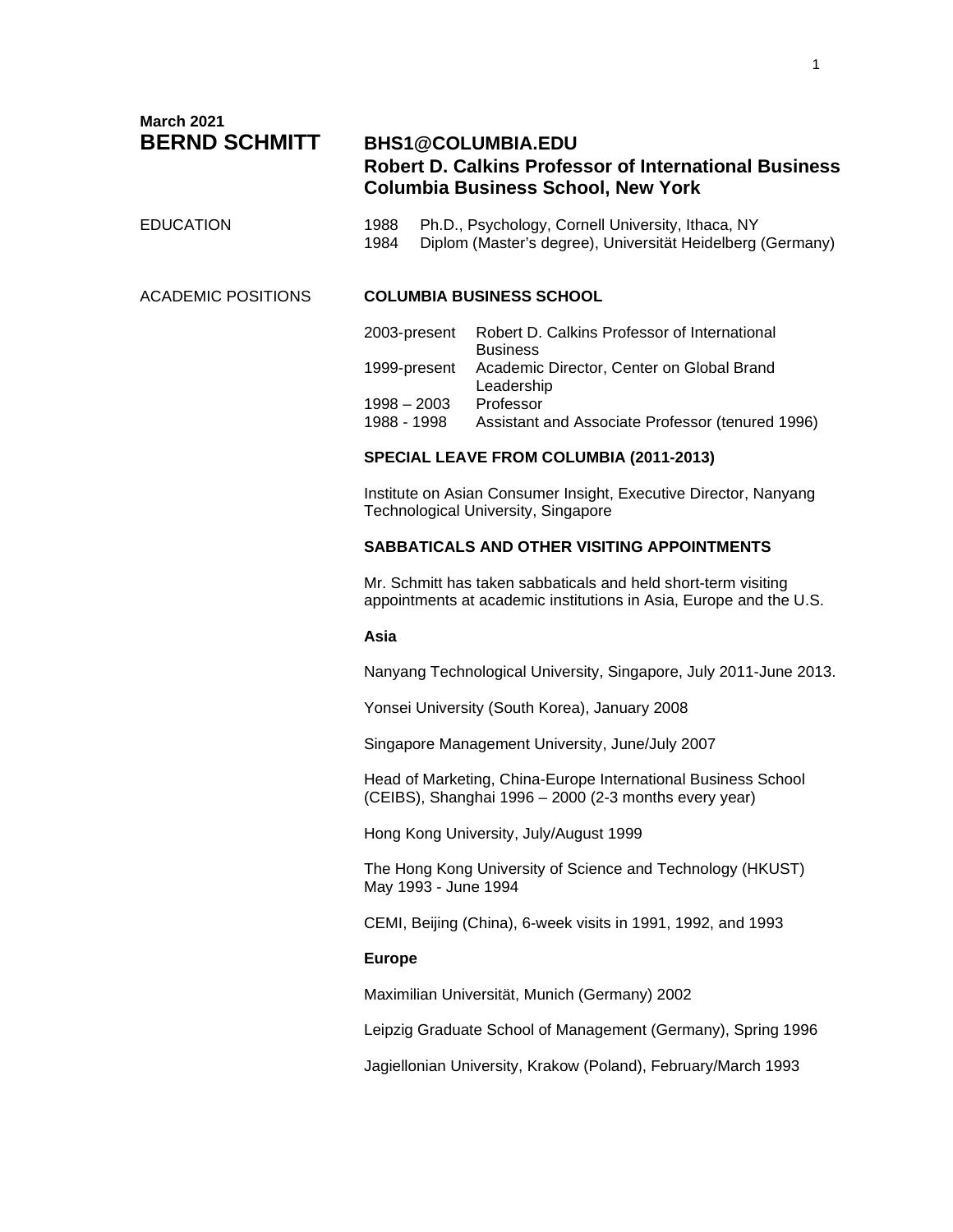# **U.S.A.**

University of Michigan, William Davidson Institute, Ann Arbor, November/December 1999

Sloan School of Management, M.I.T., Cambridge, MA, Spring 1991

# INSTITUTE ON ASIAN CONSUMER INSIGHT

From 2011-2013, Mr. Schmitt lived in Singapore for two years, as Executive Director of ACI and Nanyang Visiting Professor at Nanyang Technological University (NTU). ACI was set up in 2011 with support of the Singapore Economic Development Board (EDB) and hosted by Nanyang Technological University. During his directorship, ACI conducted research on Asian consumers and markets, engaged in company projects, and started a Master of Science Program. It organized conferences including the Asia Business Summit and hosted an Asia-business-insights content web site, featuring applied and academic research and content from ACI conferences and events.

### CENTER ON GLOBAL BRAND LEADERSHIP

Mr. Schmitt founded the Center in 1999 at Columbia Business School. The Center focuses on the interface of brands, innovation and technology and has been supported by various corporate sponsors. The Center conducts brand research, joint projects with sponsorship companies and organizes conferences and a senior Brand Leaders Forum (see [www.briteconference.com\)](http://www.briteconference.com/).

### THEORY AND PRACTICE IN MARKETING (TPM)

Mr. Schmitt is co-founder of Theory and Practice in Marketing (TPM). The goal of TPM is to build a bridge between theory and practice by celebrating research that is motivated by relevance and aims for practical impact. TPM events are attended by more than 100 prominent marketing scholars every year. TPM began with a 2011 symposium at Columbia Business School. Since then, it has been held annually at Harvard Business School, London Business School, Northwestern University, and UCLA (among others). TPM has been supported by a special issue or sections in *Marketing Science*, *Journal of Marketing Research, International Journal of Research in Marketing*, and *Journal of Marketing*. In 2019, it returned to Columbia Business School in collaboration with a Special Issue in the *Journal of Marketing* on innovation.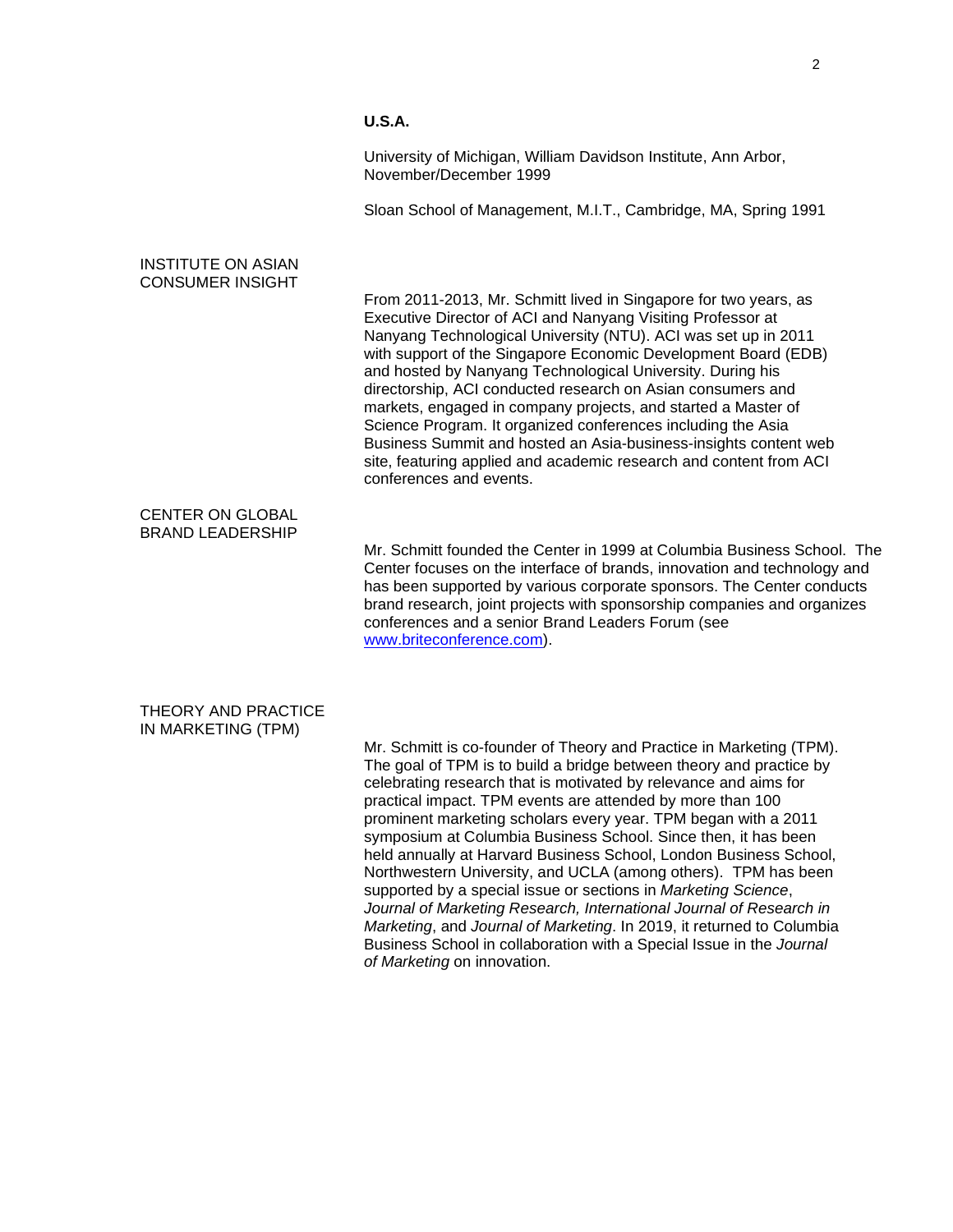# ACADEMIC LECTURES AND COLLOQUIA **USA (SELECT LIST)**

- Cornell University
- Duke University
- Harvard Business School
- M.I.T.
- New York University
- Stanford University
- UCLA
- University of California at Berkeley
- University of Chicago
- University of Colorado at Boulder
- University of Maryland
- University of Michigan
- University of Minnesota
- University of Texas, Austin
- Yale Universitv

# **OTHER COUNTRIES (SELECT LIST)**

- Academy of Economics, Krakow (Poland)
- Bocconi University, Milan (Italy)
- HEC, Paris (France)
- INSEAD, Fontainebleau (France)
- Jiatong University, Shanghai (China)
- London Business School (England)
- Maximilian Universität, Munich (Germany)
- National University of Singapore
- Seoul National University (South Korea)
- Singapore Management University
- Gutenberg Universität, Mainz (Germany)
- University of International Business and Economics, Beijing (China)
- University of St. Gallen (Switzerland)
- University of Western Australia, Perth (Australia)
- University of Wuppertal (Germany)
- University of Tunis (Tunisia)
- University of Vienna (Austria)
- Yonsei University (South Korea)

### EDITORSHIPS AND **REVIEWING**

Mr. Schmitt is Editor-in-Chief of the *Journal of Consumer Research* from 2021-2023. He has been Associate Editor at the *Journal of Consumer Research,* Associate Editor of *Foundations and Trends in Marketing*, Guest Editor of a Special Issue at *Marketing* Letters, and has served on the editorial boards of the *Journal of Consumer Research, the Journal of Consumer Psychology, International Journal of Research in Marketing, Journal of Business Research, Journal of Brand Management, the Asian Journal of Marketing, the International Journal of Marketing*, *Review of Managerial Science*, *Review of Managerial Science, Die Unternehmung*, and the *Journal of the Global Academy of Marketing Science*. He has been a member of the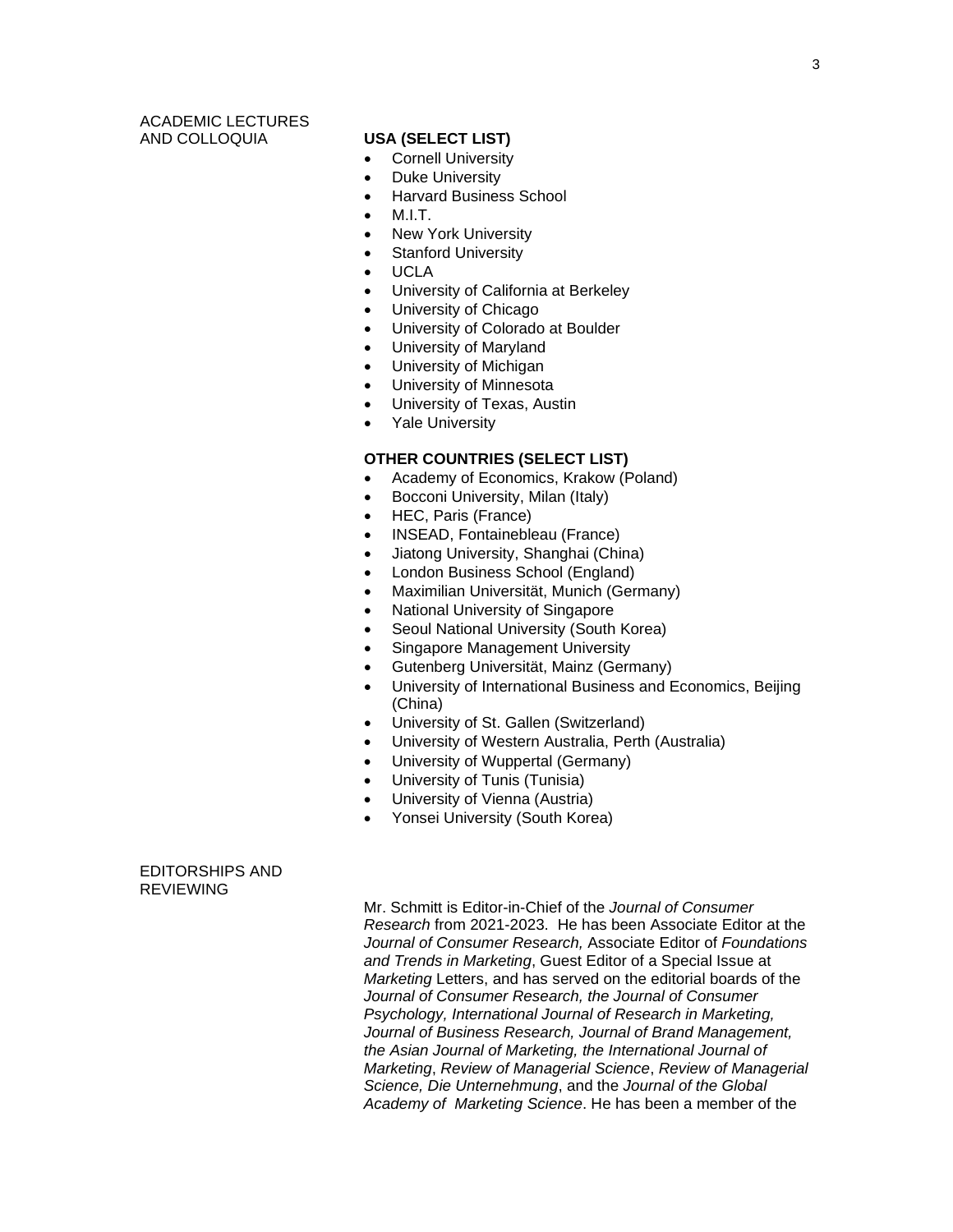American Marketing Association, the American Management Association, the Association for Consumer Research, the American Psychological Society and a fellow of the International Academy of Management.

### DISSERTATION SPONSOR OR COMMITTEE MEMBER

At Columbia Business School he has been a dissertation sponsor or on the committee of dissertations by Noah Castelo (now at University of Alberta), Josko J. Brakus (now at Leeds, U.K.), Gavan Fitzsimons (now at Duke University), Jin Han (now at Singapore Management University), Nader Tavassoli (now at London Business School) and Shi Zhang (now at UCLA) among others.

### SERVICES AT COLUMBIA BUSINESS SCHOOL

Mr. Schmitt serves on the Manhattanville Planning Committee, working on the transition and move of Columbia Business School to its new building in 2022. He has been the Chair of the Strategy Advisory Committee appointed by the Dean in 2016. He also served on the Strategic Planning Committee in 2005, which developed a new curriculum and various new initiatives for Columbia Business School. He served on the Columbia Business School Brand Committee and university-wide Columbia University Brand Committee. In addition, he served or chaired the Executive MBA Advisory Committee, the Business/Law School Building Committee, the Committee on International Activities, the Marketing Department Recruitment Committee, and the Chazen Institute Faculty Committee, which coordinates all major international activities at Columbia Business School.

Internationally, he has spoken at Columbia Business School's Pan-Asian and Pan-Euro Reunions in Berlin, Hong Kong, London, Rome, and Paris. He has set up an international seminar and exchange programs with the University of Munich and Yonsei University. He has been a Faculty Advisor on the Columbia EMBA trips to China in 1998, 1999 and 2000; the MBA China trip in 1997; and the MBA trip to Eastern Europe in 1992. He has held numerous lunches/dinner meetings with Columbia alumni in places like Munich, Beijing, Bombay, Hong Kong, Manila, Seoul, Singapore, Shanghai and Tokyo. He has spoken at alumni clubs and at prospective student events. In 1999, he organized Creative Explorations in Business, a multimedia event to celebrate creativity and innovation in business.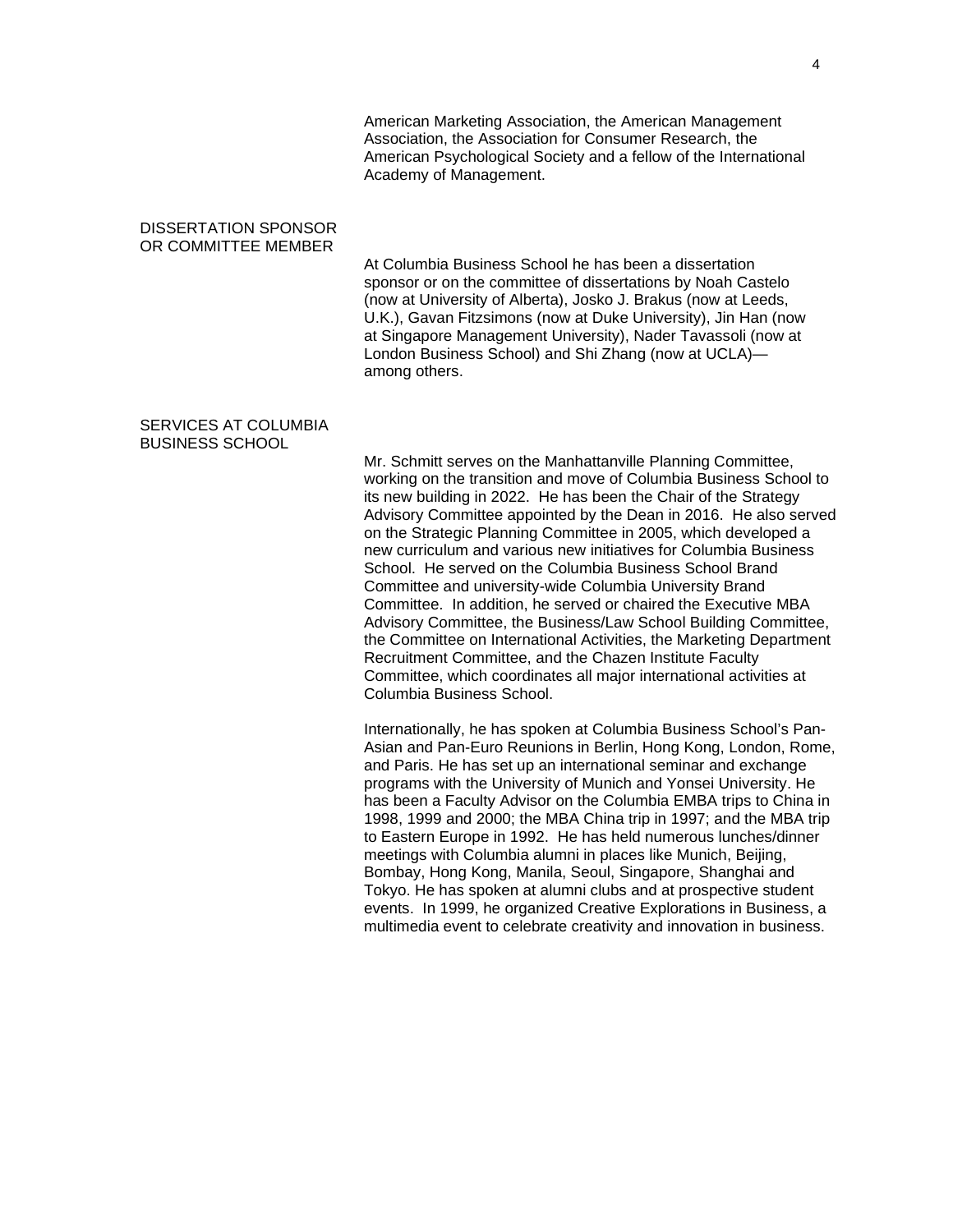# **TEACHING**

| <b>COLUMBIA BUSINESS</b><br><b>SCHOOL</b>       |                                                                                                                                                                                                                                                                                                                                                                                                                                                                                                                                                                                                                       |
|-------------------------------------------------|-----------------------------------------------------------------------------------------------------------------------------------------------------------------------------------------------------------------------------------------------------------------------------------------------------------------------------------------------------------------------------------------------------------------------------------------------------------------------------------------------------------------------------------------------------------------------------------------------------------------------|
|                                                 | At Columbia, he has taught MBA and Executive MBA courses<br>including the Marketing Strategy core course, Managing Brands,<br>Identity and Experiences, Market Innovation, Consumer Behavior,<br>Advertising Management, Public and Nonprofit Marketing, Corporate<br>Creativity and the Design and Marketing of Luxury Products. He<br>also taught international seminars for Columbia in China and<br>Germany and New York City business immersion courses on<br>experience management as well as branding in the arts.                                                                                             |
| <b>COLUMBIA EXECUTIVE</b><br><b>PROGRAMS</b>    | Mr. Schmitt has been an instructor in several open-enrolment executive<br>programs including Brand Leadership (Faculty co-Director), Customer<br>Experience Management (Faculty Director), E-B2B (Faculty Director),<br>Marketing Management Program (Associate Faculty Director), Creating the<br>Customer-Oriented Firm (Associate Faculty Director), Columbia Senior<br>Executive Program, International Strategy, Building and Managing Brand<br>Equity, Sales Management, Transition to General Management, Highlights of<br>the MBA Program, E-commerce, and others.                                            |
|                                                 | He has also been a participant and Faculty Director of custom programs for<br>China Eastern Airlines, R. R. Donnelly and Sons, Ericsson, Financial Times,<br>and IBM (among others). He was the lead instructor of a three-day<br>Columbia/EXEN course on "Branding: Equity, Identity and Image," broadcast<br>live via satellite to US corporations. He designed a three-part branding<br>course for Columbia Online and a customer experience online learning series<br>for the Financial Times.                                                                                                                    |
| <b>TEACHING AT OTHER</b><br><b>INSTITUTIONS</b> | Mr. Schmitt has taught MBA and Executive MBA courses at the University of<br>Munich (Germany), CEMI and CEIBS in China, Jagiellonian University in<br>Poland, the Leipzig School of Management (Germany), Yonsei University<br>(South Korea) and for HSEE in Singapore. AT CEIBS in Shanghai (China)<br>he directed several executive and was part of "China From the Inside" (a one<br>week intensive China program for senior executives with lectures, meetings<br>with government officials, company visits, and presentations by China<br>specialists). At ACI in Singapore, he taught "Asian Consumer Insight." |
| <b>TEACHING AWARD</b>                           | Mr. Schmitt has been awarded the Columbia Business School<br>Innovation for Teaching in the Classroom Award twice.                                                                                                                                                                                                                                                                                                                                                                                                                                                                                                    |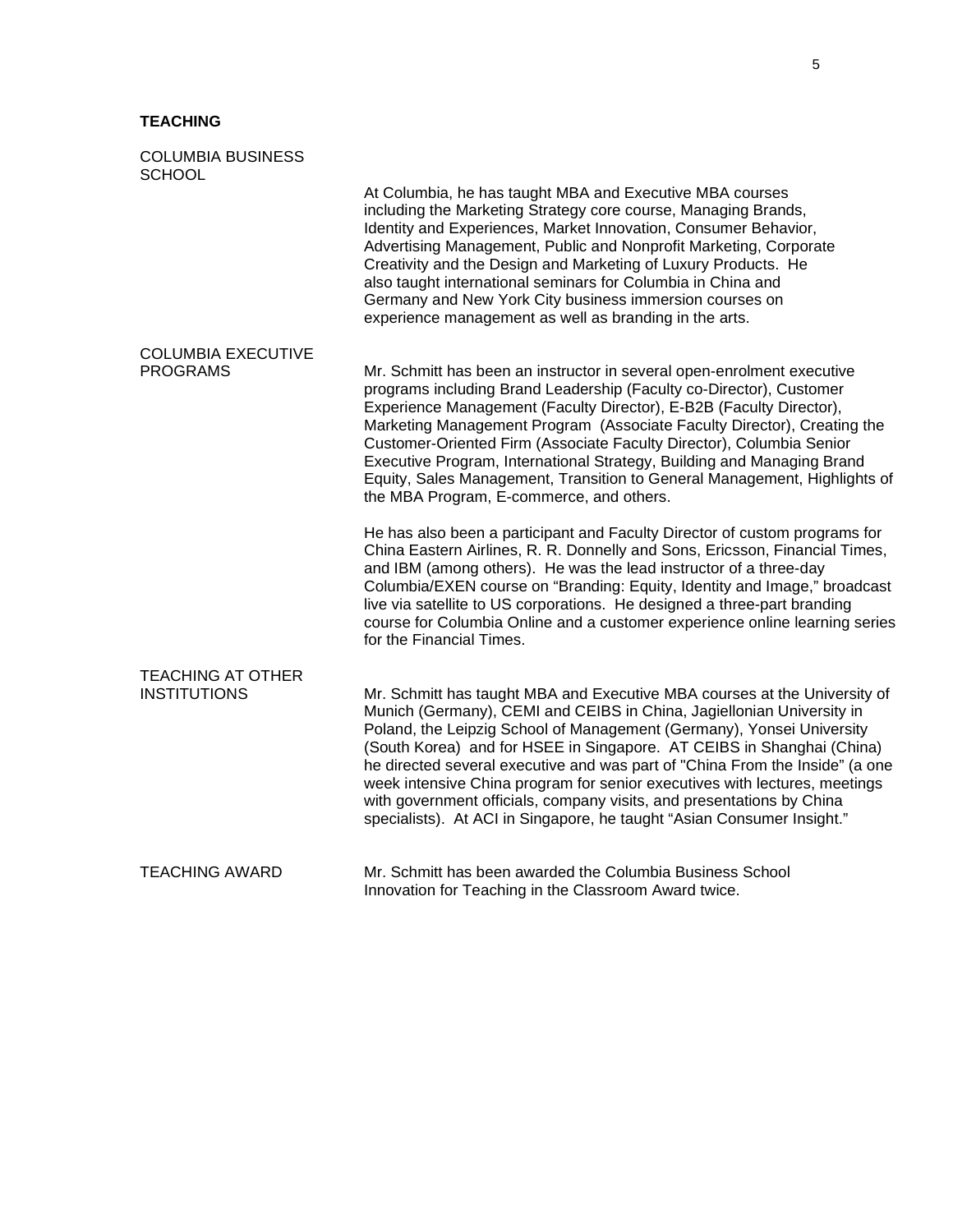| <b>RESEARCH FOCUS</b>               |                                                                                                                                                                                                                                                                                                             |
|-------------------------------------|-------------------------------------------------------------------------------------------------------------------------------------------------------------------------------------------------------------------------------------------------------------------------------------------------------------|
|                                     | Mr. Schmitt conducts research on consumer psychology and<br>consumer behavior. His research focuses on branding and<br>customer experience, language and culture, and the perception<br>of radical technologies (such as artificial intelligence and robots).                                               |
| <b>CITATIONS</b>                    | More than 29000 total citations in Google Scholar (more than<br>14000 since 2016). H-index 59 (41 since 2016)                                                                                                                                                                                               |
| <b>PUBLICATIONS</b>                 |                                                                                                                                                                                                                                                                                                             |
| REFEREED JOURNAL<br><b>ARTICLES</b> |                                                                                                                                                                                                                                                                                                             |
|                                     | Zarantonello, L., Grappi, S. Formisano, M. and Schmitt, B. (in<br>print). A "crescendo" model: Designing food experiences for<br>psychological well-being. European Journal of Marketing.                                                                                                                   |
|                                     | Hoyer, W., Kroschke, M., Schmitt, B., Kraume, K. and Shankar,<br>V. (in print). Transforming the customer experience through new<br>technologies. Journal of Interactive Marketing.                                                                                                                         |
|                                     | Dellaert, B., Shu, S., Arentze, T., Baker, T., Diehl, K. Donkers,<br>B., Fast, N., Häuble, G. Johnson, H., Karmarkar, U., Oppewal,<br>H., Schmitt, B.H., Schroeder, J., Spiller, S. and Steffel, M. (in<br>print). Consumer Decisions with Artificially Intelligent Voice<br>Assistants. Marketing Letters. |
|                                     | Swaminathan, V., Sorescu, A., Steenkamp, J.P., McQuinn, T.<br>and Schmitt, B. (2020). Branding in a hyper-connected world:<br>Refocusing theories and rethinking boundaries. Journal of<br>Marketing, 84 (2), 24-46                                                                                         |
|                                     | Schmitt, B. (2020). Speciesism: An obstacle to AI and robot<br>adoption. Marketing Letters, 31 (1), 3-6.                                                                                                                                                                                                    |
|                                     | Schmitt, B. (2019). From atoms to bits and back: A research curation<br>on digital technology and agenda for future research. Journal of<br>Consumer Research, 46 (4), 825-832.                                                                                                                             |
|                                     | DeBillis, E., Hildebrand, C., Ito, K., Herrmann, A., and Schmitt, B.<br>(2019). Personalizing the customization experience: A matching<br>theory of mass customization interfaces and cultural information<br>processing. Journal of Marketing Research, 56 (6), 1050-1065.                                 |
|                                     | Castelo, N., Schmitt, B. and Sarvary, M. (2019). Human or robot?<br>Consumer responses to radical cognitive enhancement products.<br>Journal of the Association of Consumer Research. 4(3), 217-230.<br>(Lead article)                                                                                      |
|                                     | Kim, S.Y. and Schmitt, B. (2019). Eliza in the uncanny valley:<br>anthropomorphizing consumer robots increases their perceived<br>warmth but decreases liking. Marketing Letters, 30(1), 1-12. (Lead<br>article)                                                                                            |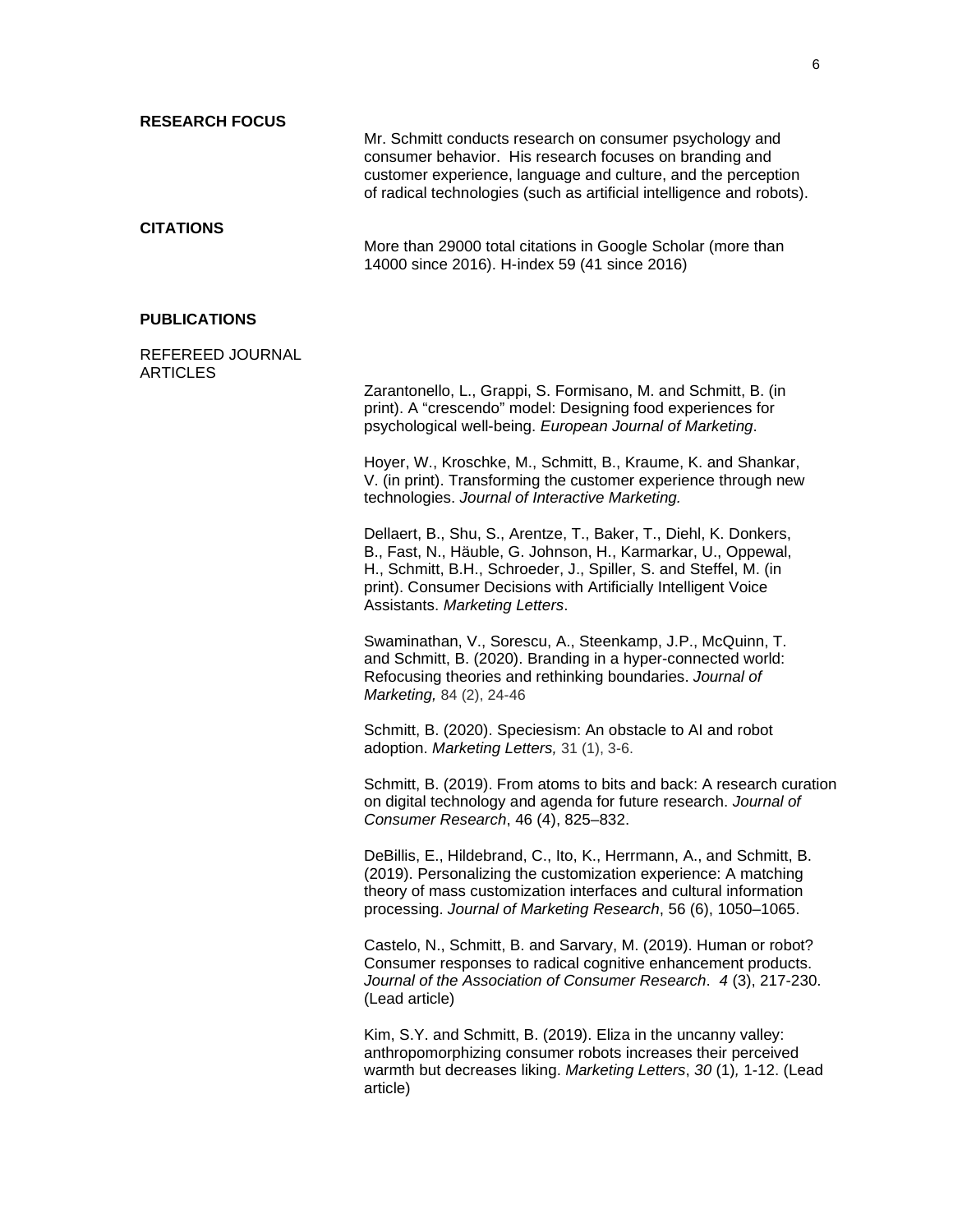Schmitt, B.H. (2015). The "new wave" in studying Asian consumers and markets. *Marketing Letters*, *26 (3),* 261-264.

Schmitt, B.H., Brakus, J.J., and Zarantonello, L. (2015). From experiential psychology to consumer experience. *Journal of Consumer Psychology, 25 (1)*, 166-171.

Schmitt, B.H., Brakus, J.J., and Zarantonello, L. (2015). The current state and future of brand experience. *Journal of Brand Management, 21,* 727-733.

Gupta, S., Hanssens, D, Hauser, J., Lehmann, D. and Schmitt, B. (2014). Introduction to theory and practice. *Marketing Science*, 33  $(1), 1-5.$ 

Brakus, J. J., Schmitt, B. H., & Zhang, S. (2014). Experiential product attributes and preferences for new products: The role of processing fluency. *Journal of Business Research, 67 (11),* 2291-2298.

Zarantonello, L., Schmitt, B.H. and Jedidi, K. (2014). How to advertise and build brand knowledge globally? Comparing television advertising appeals across developed and emerging economies. *Journal of Advertising Research*, *54 (4)*, 420-434.

Schmitt, B. H. and Zarantonello, L. (2013). Consumer experience and experiential marketing: A critical review. *Review of Marketing Research, 10*, 25-61.

Schmitt, B. (2013). The consumer psychology of customer-brand relationships: Extending the AA Relationships model. *Journal of Consumer Psychology*. 23, 2, 249–252.

Raffelt, U., Schmitt, B. H., and Meyer, A. (2013). Marketing function and form: How functionalist and experiential architectures affect corporate brand personality. *International Journal of Research in Marketing, 30*, 201–210.

Zarantonello L., Jedidi K., and Schmitt B.H. (2013), Functional and experiential routes to persuasion: An analysis of advertising in emerging vs. developed Markets. *International Journal of Research in Marketing,* 30, Issue 1, 46-56.

Zarantonello, L. and Schmitt, B.H. (2013). The impact of event marketing on brand equity: The mediating roles of brand experience and brand attitude. *International Journal of Advertising*. Vol. 32, No. 2, 255-280

Schmitt, B and Zhang, S. (2012). Selecting the right brand name: An examination of tacit and explicit linguistic knowledge in name translations. *Journal of Brand Management*. *19***,** 655–665.

Schmitt, B. (2012). The consumer psychology of brands. *Journal of Consumer Psychology*, 22, 7-17.

Esch, F-R., Möll, T., Schmitt, B., Elger, C., Neuhaus, C. and Weber, B. (2012). Brands on the brain: Do consumers use declarative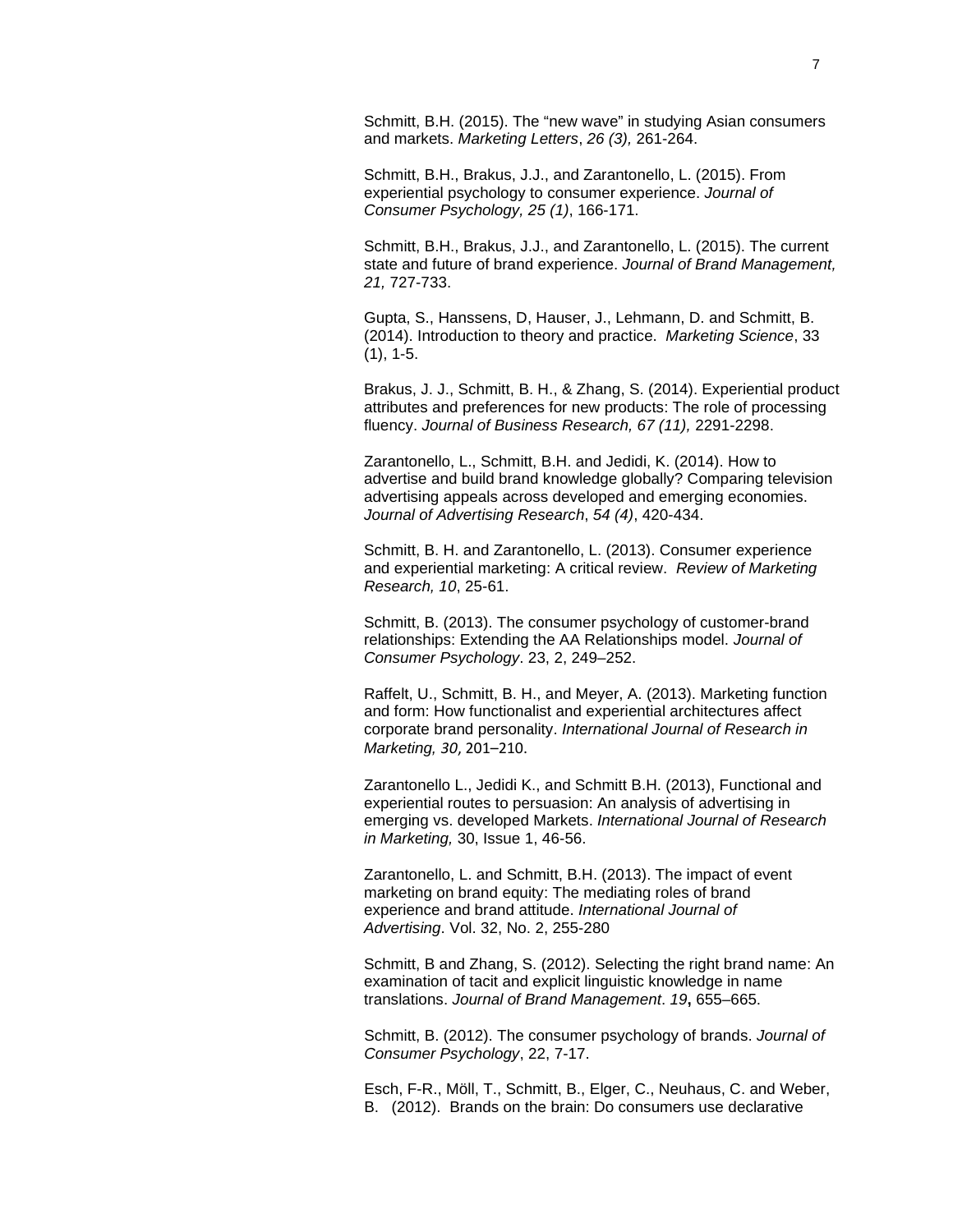information or experienced emotions to evaluate brands? *Journal of Consumer Psychology, 22,* 75-85.

Schmitt, B. (2011). Experience marketing: concepts, frameworks and consumer insights. *Foundations and Trends in Marketing*. 5 (2), 55- 112.

Kunz, W., Schmitt, B.H. and Meyer, A. (2010). How does perceived firm innovativeness affect the consumer? *Journal of Business Research, 64 (8), 816-822.*

Zarantonello, L. and Schmitt, B. (2010). Using the brand experience scale to profile consumers and predict consumer behavior. *Journal of Brand Management*, 17 (7), 532-540.

Brakus, J.J., Schmitt, B. and Zarantonello, L. (2009). Brand experience: What is it? How is it measured? Does it affect loyalty? *Journal of Marketing*, *73 (3)*, 52-68.

Schmitt B. (2009). The concept of brand experience. *Journal of Brand Management. 16 (7)*: 417-419.

Van der Lans, R., Cote, J., Cole, C., Leong, S.M., Smidts, A. Henderson, P., Blümelhuber, C., Bottomley, P. , Doyle, J., Fedorikhin, A., Janakiraman, M., Rameseshan, B. and Schmitt, B. (2009). Cross-national logo evaluation analysis: an individual-level approach. *Marketing Science, 28 (5), 968-985.*

Esch, F.-R., Schmitt, B., Redler, J. And Langner, T. (2009). The brand anchoring effect: A judgment bias arising from brand awareness and temporary accessibility. *Psychology and Marketing, 26 (4),* 383-395.

Sheinin, D.A., Dube, L. and Schmitt, B.H. (2008). Derivative beliefs and evaluations. *Journal of Product and Brand Management, 17 (7),* 453-462.

Esch, F-R., Langner, T. Schmitt, B.H., and Geus, P. (2007). Are brands forever? How brand knowledge and relationships affect current and future purchases. *Journal of Product and Brand Management, 15 (2),* 98-105*.* (Article received the *Highly Commended Award* from Emerald Literati Network)

Zhang, S. and Schmitt, B.H. (2004). Activating sound and meaning: The role of language proficiency in bilingual consumer environments. *Journal of Consumer Research*, 31, 220-228.

Henderson, P., Cote, J., Leong, S. M. and Schmitt, B. (2003). Building strong brands in Asia: Selecting the visual components of image to maximize brand strength. *International Journal of Research in Marketing*, 20, 297-313.

Zhu, H. and Schmitt, B. H. (2002). Experience economy and management innovation. *Journal of China Business and Market*, Issue 4, 43-46. (Published in Chinese)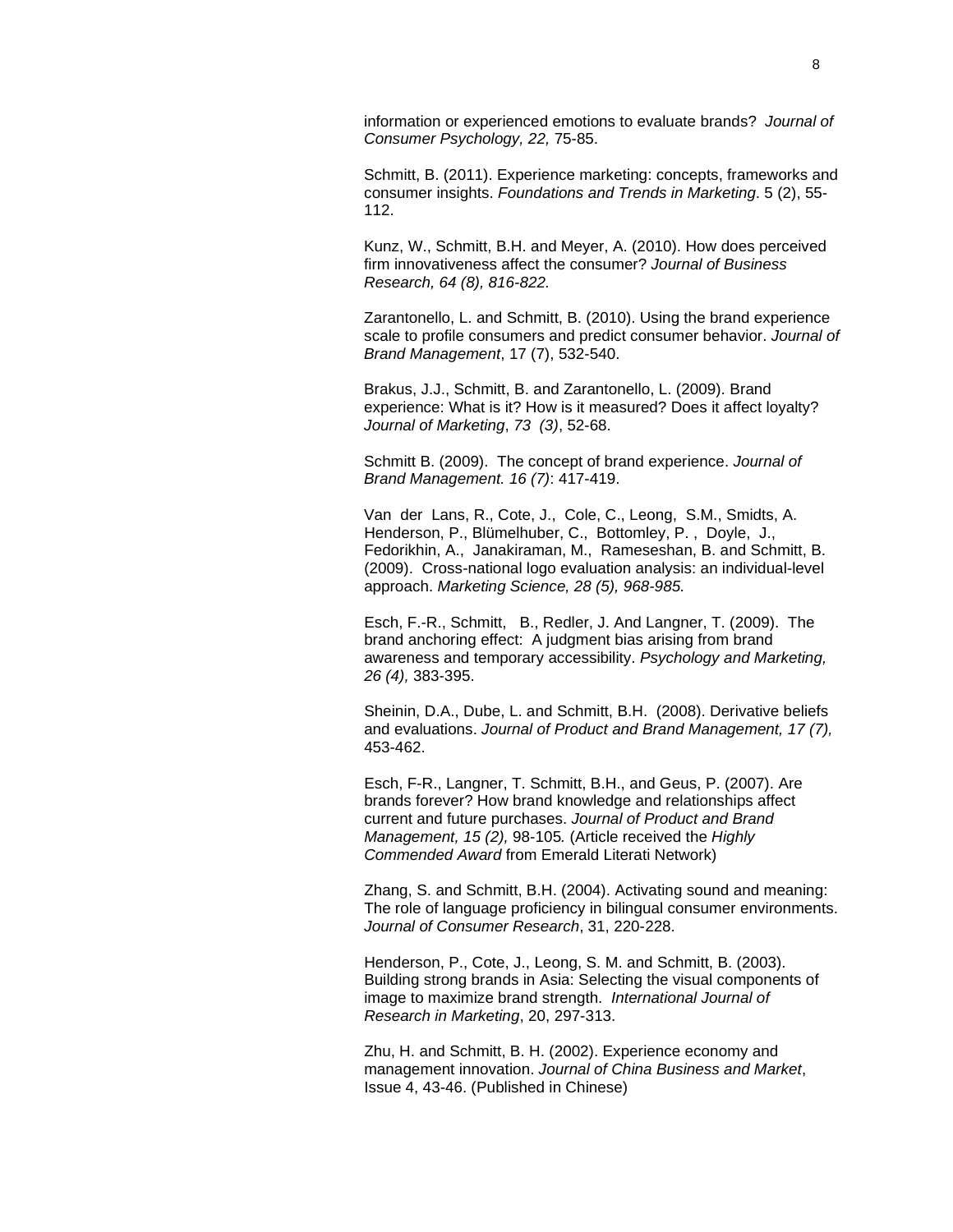Zhang, S. and Schmitt, B.H. (2001). Creating local brands in multilingual international markets. *Journal of Marketing Research*, Vol. 38 (3) 313-326.

Aaker, J. and Schmitt, B. H. (2001). Culture-dependent assimilation and differentiation of the self: Preferences for consumption symbols in the United States and China*, Journal of Cross-Cultural Psychology*, *38*, 561-576.

Schmitt, B. H. (2000/2001). Experiential Marketing: A new marketing for a new century. *Asian Journal of Marketing,* Vol. 8, No. 2, 109- 114.

Schmitt, B. H. (2000). Creating and managing brand experiences on the internet. *Design Management Journal*, Vol. 11, Fall 2000, 53- 58.

Schmitt, B. H. (2000). Experiential Marketing and the product life cycle. *Thexis,* 17 (2), 11-14.

Dubé, L. & Schmitt, B.H. (1999). The effect of a similarity vs. dissimilarity focus in brand positioning: the moderating role of consumer familiarity and product category, *Psychology & Marketing*, 16 (3), 211-225.

Schmitt, B. H. (1999). Experiential Marketing: A new framework for design and communications. *Design Management Journal, Vol. 10, No. 2 (Spring 1999)*, 10-16.

Ang, S. H., & Schmitt, B. H. (1999). Introduction to special issue. *Asia Pacific Journal of Management*, 16, 3–8.

Schmitt, B. H. (1999). Experiential Marketing. *Journal of Marketing Management, 15,* 53-67.

Schmitt, B. H. and Zhang, S. (1998). Language structure and categorization: A study of classifiers in consumer cognition, judgment and choice. *Journal of Consumer Research*, *25*, 108-122.

Schmitt, B. H. and Simonson, A. (1998). Coupling brand and organizational identities through partnering. *Design Management Journal, 9,* 9-14.

Zhang, S. and Schmitt, B. H. (1998). Language-dependent classification: The role of classifiers in cognition, memory and ad evaluations. *Journal of Experimental Psychology: Applied, 4*, 375- 385.

Mak, B., Schmitt, B. H. and Lyytinen, K. (1997). User participation in knowledge update of expert systems. *Information and Management,*  32 (2), 55-63.

Schmitt, B. H. (1997). "Superficial out of profundity": The branding of customer experiences. *The Journal of Brand Management, 5,* 92-98.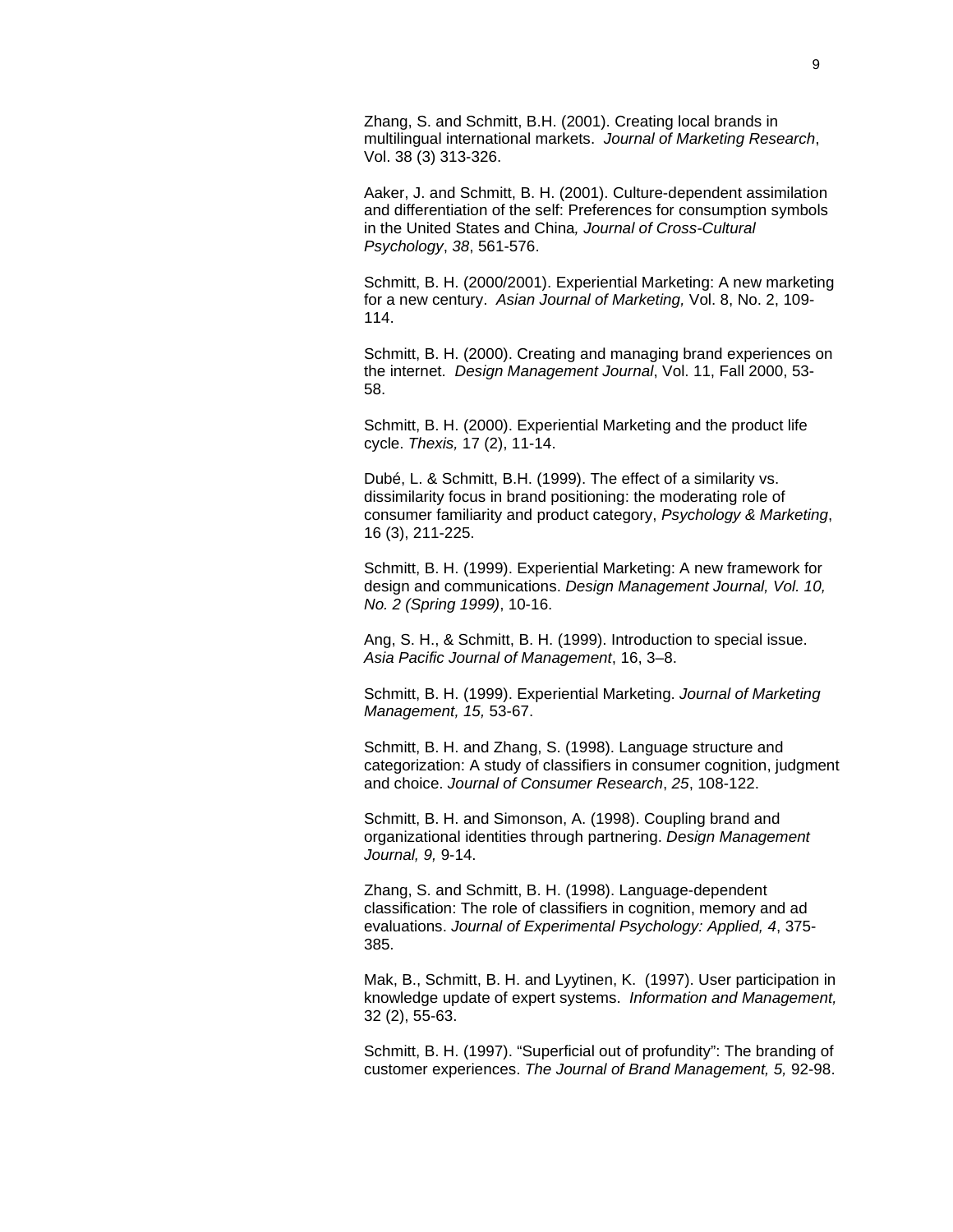Han, J. and Schmitt, B. (1997). Product-category dynamics and corporate identity in brand extensions: A comparison of Hong Kong and U.S. consumers. *Journal of International Marketing*, 5 (1), 77-92.

Schmitt, B. (1997). Who is the Chinese consumer? Segmentation in the People's Republic of China. *European Management Journal,* 15 (2), 191-194.

Dubé, L., Leclerc, F. and Schmitt, B. H. (1996). The temporal dimension of social episodes: Position effect in time judgments of unfilled intervals. *Journal of Applied Social Psychology*, *26*, 1816- 1826.

Pan, Y. and Schmitt, B. H. (1996). Language and brand attitudes: The impact of script and sound matching in Chinese and English. *Journal of Consumer Psychology*, 5 (3), 263-277.

Leclerc, F., Schmitt, B. H. and Dubé, L. (1995). Waiting time and decision making: Is time like money? *Journal of Consumer Research*, *22*, 110-119.

Schmitt, B. H., Simonson, A. and Marcus, J. (1995). Managing corporate image and identity. *Long Range Planning, 28,* 82-92.

Schmitt, B. H. (1995). Language and visual imagery: Issues of corporate identity in East Asia. *Columbia Journal of World Business,*  Winter 1995 Issue, 28-36.

Pan, Y. and Schmitt, B. H. (1995). What's in a name? An empirical comparison of Chinese and English brand names. *Asian Journal of Marketing , 4,* 7- 16*.*

Schmitt, B. H. and Shultz, C. (1995). Situational effects on brand preferences for image products. *Psychology and Marketing, 12,* 433- 446*.*

Simonson, A., Schmitt, B. H. , and Marcus, J. (1995), Processes for managing identity and design within a corporation. *Design Management Journal*, 6, 60-63.

Schmitt, B., Pan, Y., and Tavassoli, N. (1994). Language and consumer memory: The impact of linguistic differences between Chinese and English. *Journal of Consumer Research, 21,* 419-431.

Schmitt, B. H. and Pan, Y. (1994). Managing corporate and brand identities in the Asia-Pacific Region. *California Management Review, 36 (4),* 32-48.

Leclerc, F., Schmitt, B. H., Dubé, L. (1994). Foreign branding and its effect on product perceptions and attitudes. *Journal of Marketing Research, 31,* 263-270.

Schmitt, B. H. (1994). Contextual priming of nonverbal material in advertising. *Psychology and Marketing, 11,* 1-14.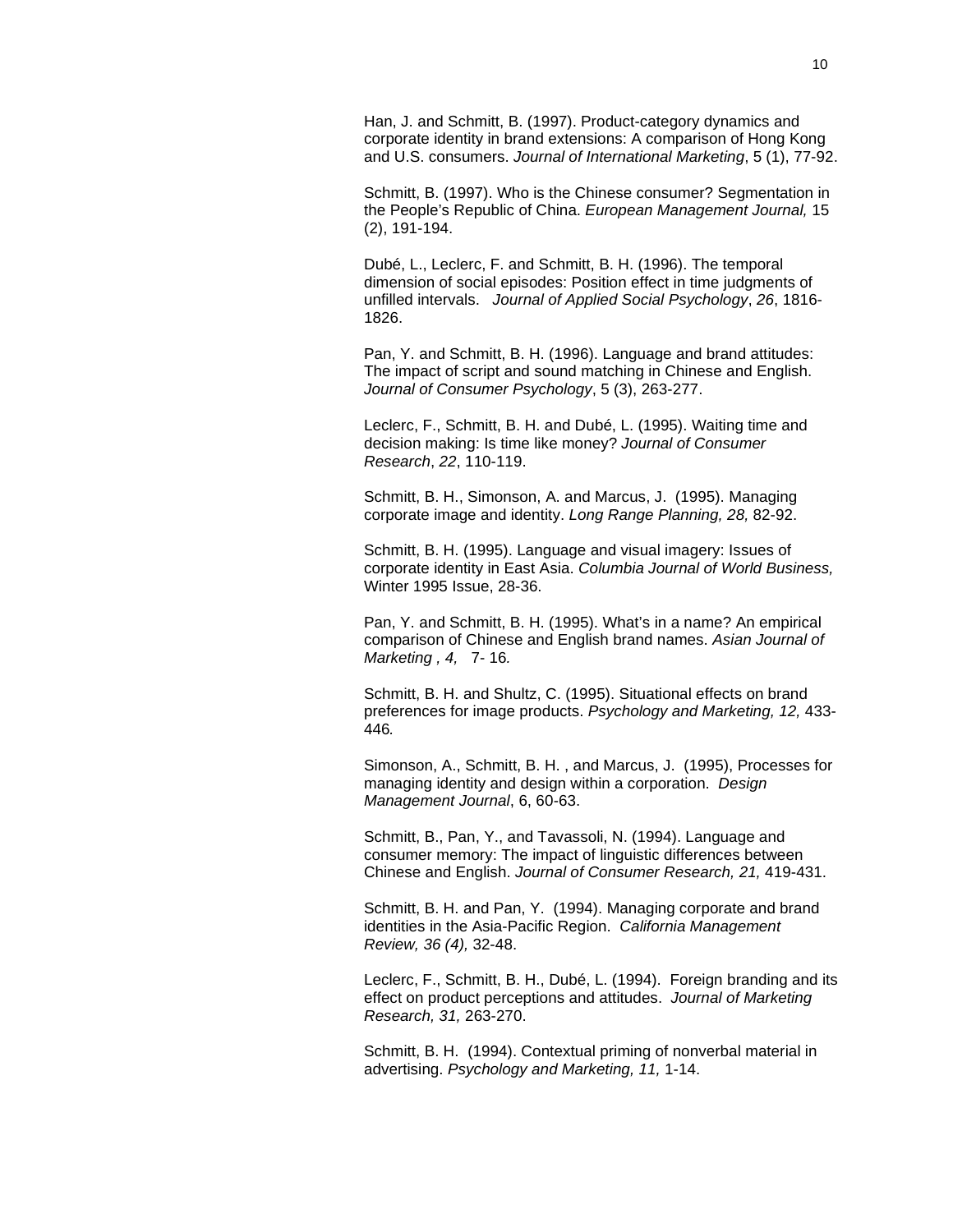Sheinin, D. and Schmitt, B. H. (1994). Extending brands with new product concepts: the role of category attribute congruity, brand affect and brand breadth. *Journal of Business Research*, *31*, 1-10.

Schmitt, B. H., Tavassoli, N. T. and Millard, R. T. (1993). Memory for print ads: Understanding relations among brand name, copy and picture. *Journal of Consumer Psychology, 2 ,* 55-81.

Schmitt, B. H., Dubé, L. and Leclerc, F. (1992). Intrusions into waiting lines: Does the queue constitute a social system? *Journal of Personality and Social Psychology, 63,* 806-815.

Schmitt, B. H. and Dubé, L. (1992). Contextualized representations of brand extensions: Are feature lists or frames the basic components of consumer cognition? *Marketing Letters, 3,* 115-126.

Dubé, L., Schmitt, B. H., and Leclerc, F. (1991). Consumers' affective response to delays at different phases of a service delivery. *Journal of Applied Social Psychology, 21,* 810-820.

Schmitt, B. H., Leclerc, F. and Dubé-Rioux, L. (1988). Sex typing and consumer behavior: A test of gender schema theory. *Journal of Consumer Research, 15,* 122-128.

Schmitt, B. H. (1988). Social comparison in romantic jealousy. *Personality and Social Psychology Bulletin, 14,* 374-387.

Schmitt, B. H. and Millard, R. (1988). Construct validity of the Bem Sex Role Inventory (BSRI): Does the BSRI distinguish between gender-schematic and gender-aschematic individuals? *Sex Roles, 19,* 581-588.

Schmitt, B. H. (1987). Gustav Ichheiser's early work: The forgotten roots of person perception and attribution theory. *Contemporary Social Psychology, 12,* 63-68.

Schmitt, B. H. (1987). The ecological approach to social perception: A conceptual critique. *Journal for the Theory of Social Behaviour, 17,* 265-278.

Schmitt, B. H., Gilovich, T., Goore, N., and Joseph, L. (1986). Mere presence and social facilitation: One more time. *Journal of Experimental Social Psychology*, *22*, 242-248.

### BOOKS

Schmitt, B. (2014). The changing face of the Asian consumer: Insights and strategies for Asian markets. Singapore: McGraw Hill.

Schmitt, B. (2012). Happy customers everywhere: How your business can benefit from the insights of positive psychology. New York: Palgrave.

Schmitt, B. (2007). Big think strategy: How to leverage bold ideas and leave small thinking behind. Boston: Harvard Business Press.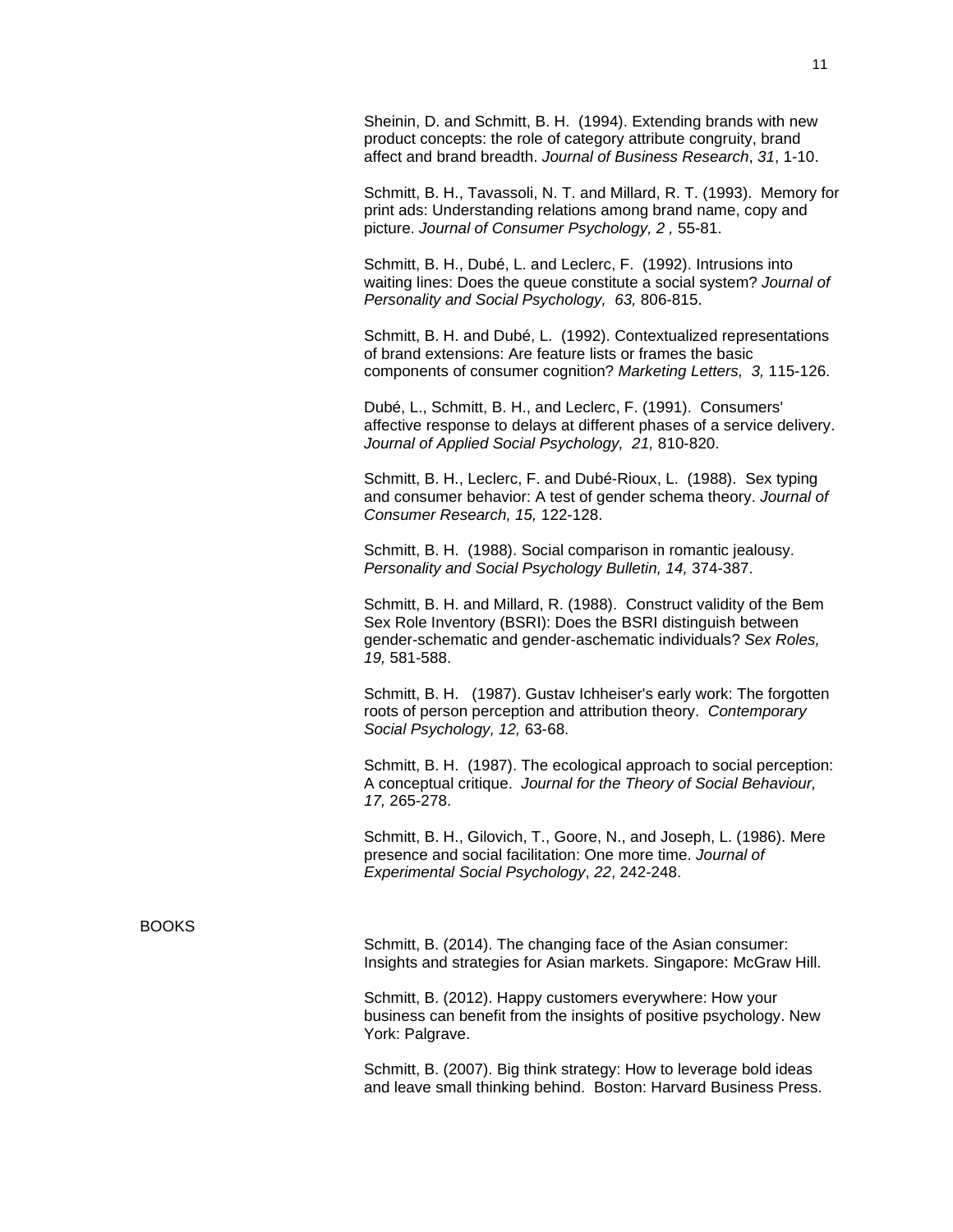|                                         | Schmitt, B. and Mangold, M. (2004). Kundenerlebnis als<br>Wettbewerbsvorteil: Mit CEM Marken und Märkte gestalten.<br>Wiesbaden: Gabler Verlag.                                                                         |
|-----------------------------------------|-------------------------------------------------------------------------------------------------------------------------------------------------------------------------------------------------------------------------|
|                                         | Schmitt, B. (2003). Customer experience management: A<br>revolutionary approach to connecting with your customers. New<br>York: Wiley.                                                                                  |
|                                         | Schmitt, B., Rogers, D. and Vrotsos, K. (2003). There's no business<br>that's not show business: Marketing in an experience culture.<br>Englewood-Cliffs, NJ: Prentice-Hall Financial Times.                            |
|                                         | Schmitt, B. (2001). Build your own garage: Blueprints and tools to<br>unleash your company's hidden creativity. The Free Press.                                                                                         |
|                                         | Schmitt, B. (1999). Experiential marketing: How to get customers to<br>sense, feel, think, act and relate to your company and brands. New<br>York: The Free Press                                                       |
|                                         | Schmitt, B. H. and Simonson, A. (1997). Marketing aesthetics: The<br>strategic management of brands, identity and image. New York: The<br>Free Press.                                                                   |
|                                         | Mr. Schmitt's books have been translated into more than 20<br>languages.                                                                                                                                                |
| EDITED BOOKS AND<br><b>PUBLICATIONS</b> |                                                                                                                                                                                                                         |
|                                         | Schmitt, B. and Lee, L. (Eds.) (2015). The Psychology of the Asian<br>Consumer. New York: Routledge.                                                                                                                    |
|                                         | Schmitt, B. (Ed.) (2012). Asia business insights. Published by The<br><b>Financial Times.</b>                                                                                                                           |
|                                         | Schmitt, B. and Rogers, D. (Eds.) (2008). Handbook on brand and<br>experience management. Cheltenham, UK and Northampton, MA,<br>USA: Edward Elgar.                                                                     |
|                                         | Mr. Schmitt has been the co-editor of a book series on marketing<br>and management in China, publishing the Chinese version of books<br>by authors such as Peter Drucker, Jerry Wind, and others.                       |
| <b>BOOK CHAPTERS</b>                    |                                                                                                                                                                                                                         |
|                                         | Zarantonello, L., Schmitt, B. and Grappi, S. (forthcoming). In W.<br>Batat (Ed.). Food experiences, happiness and life quality. In W. Batat<br>(ed.), Design Thinking for Food Well-Being. New York: Springer.          |
|                                         | Schmitt, B. (2020). Sensuality and experience. In F. Morhart, K.<br>Wilcox and S. Czellar (Eds.), Research Handbook on Luxury<br>Branding. Northhampton: Edward Elgar.                                                  |
|                                         | Schmitt, B. and Esch, F.-R. (2019). Ein ganzheitliches<br>verhaltenswissenschafliches Modell zur Erklärung von<br>Markenwirkungen. In F.-R. Esch (Ed.), Handbuch<br>Markenführung (Band 1). Wiesbaden: Springer Gabler. |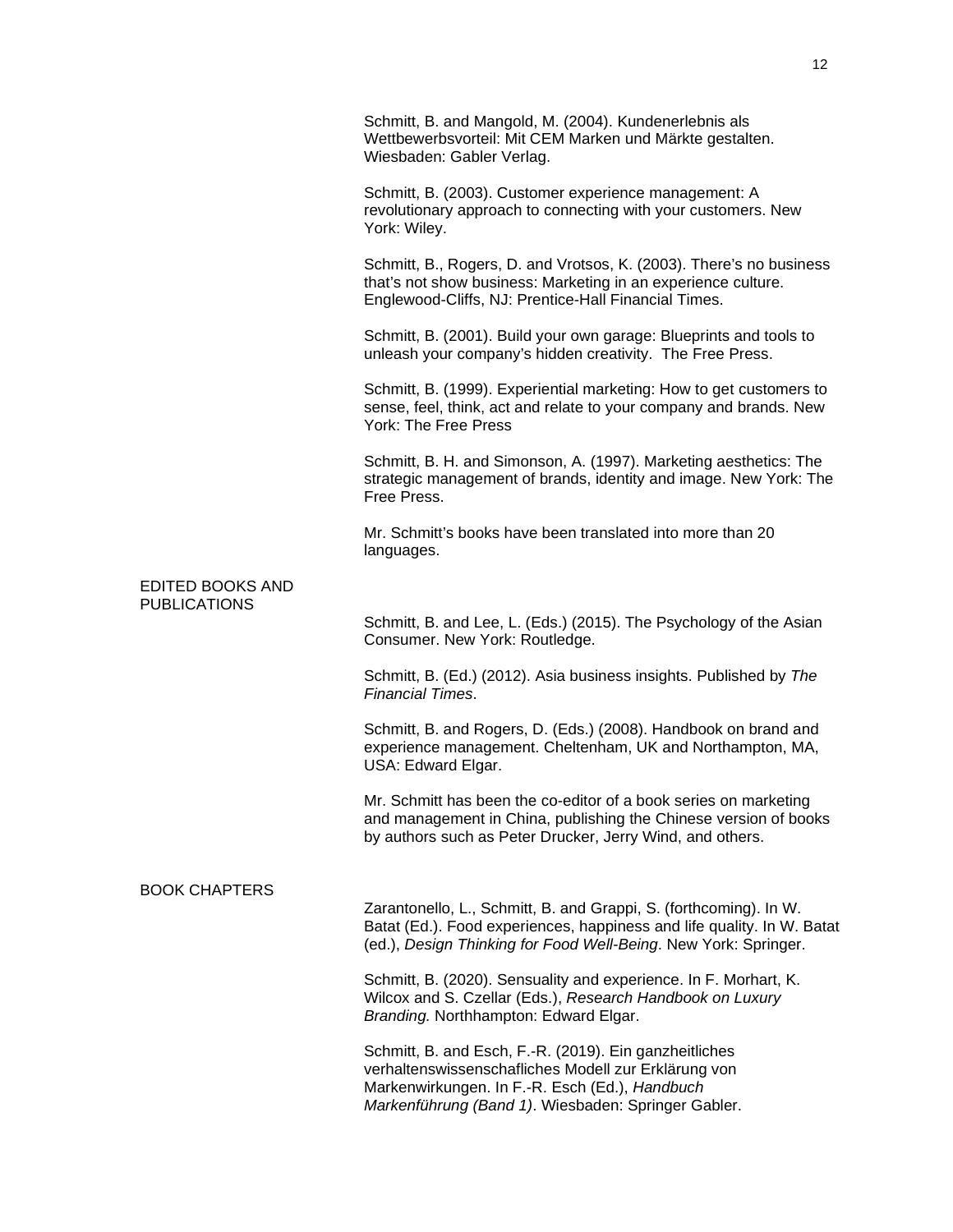Schmitt, B. H. and Simonson, A. (2019). Marketing-Ästhetik für Marken. In Esch, F-R. (Ed.), *Handbuch Markenführung (Band 1)*. Wiesbaden: Springer Gabler.

Schmitt, B. (2018). Experiencing brand attachment: now and in the future. In D. Macinnis (Ed), *Legends in marketing – C.W. Park, Volume 5.* Newbury Park: Sage Publications.

Schmitt, B. and Mangold, M. (2017). Customer Experience Management als zentrale Erfolgsgröße der Markenführung. In F.R. Esch (Ed.), *Handbuch Markenführung*. Heidelberg: Springer.

Schmitt, B. and Simonson, A. (2017). Marketing-Ästhetik für Marken. In F.R. Esch (Ed.), *Handbuch Markenführung*. Heidelberg: Springer.

Schmitt, B. (2016). Who won't be disrupted? In: *Columbia Ideas at Work: The Centennial Issue*. Columbia Business School (pp. 1-3).

Holbrook, M., Lehmann, D.R. and Schmitt, B. (2016) Marketing. In B. Thomas (Ed.), *Columbia Business School: A Century of Ideas.* New York: Columbia University Press (pp. 81-106).

Schmitt, B. H. and Zhang, S. (2016). Brand identity: Brand naming process and brand linguistics in an international context. In R. Srivastava & G. M. Thomas (Eds.), *The future of branding.* Thousand Oaks, CA: Sage Publications (pp. 99-118).

Schmitt, B. H. (2016). Managing the brand experience. In R. Srivastava & G. M. Thomas (Eds.), *The future of branding.* Thousand Oaks, CA: Sage Publications (pp. 177-198).

Schmitt, B. H. (2015). The third technology revolution: Possible future worlds and the new self. in S. Bartsch and C. Blümelhuber (Eds), *Always ahead im Marketing.* Heidelberg: Springer.

Schmitt, B. H. (2015). The design of experience. In R. Batra, C. Seifert, and D. Brei (Eds.), *The Psychology of Design: Creating consumer appeal.* New York: Routledge (pp. 197-294).

Schmitt, B. H. (2015). Morris—the experience. In E. Hirschman (Ed), *Legends in marketing – Morris Holbrook, Volume 2: "Radical" experiential views – the consumption experience and customer Value.* Newbury Park: Sage Publications.

Schmitt, B.H. (2012). Bridging theory and practice: a conceptual model of relevant research. In S. Posavac (Ed), *Cracking the Code*. Armonk, NY: M.E. Sharpe.

Brakus, J.J., Schmitt, B. and Zarantonello, L. (2012). Brand experience: managerial applications of a new consumer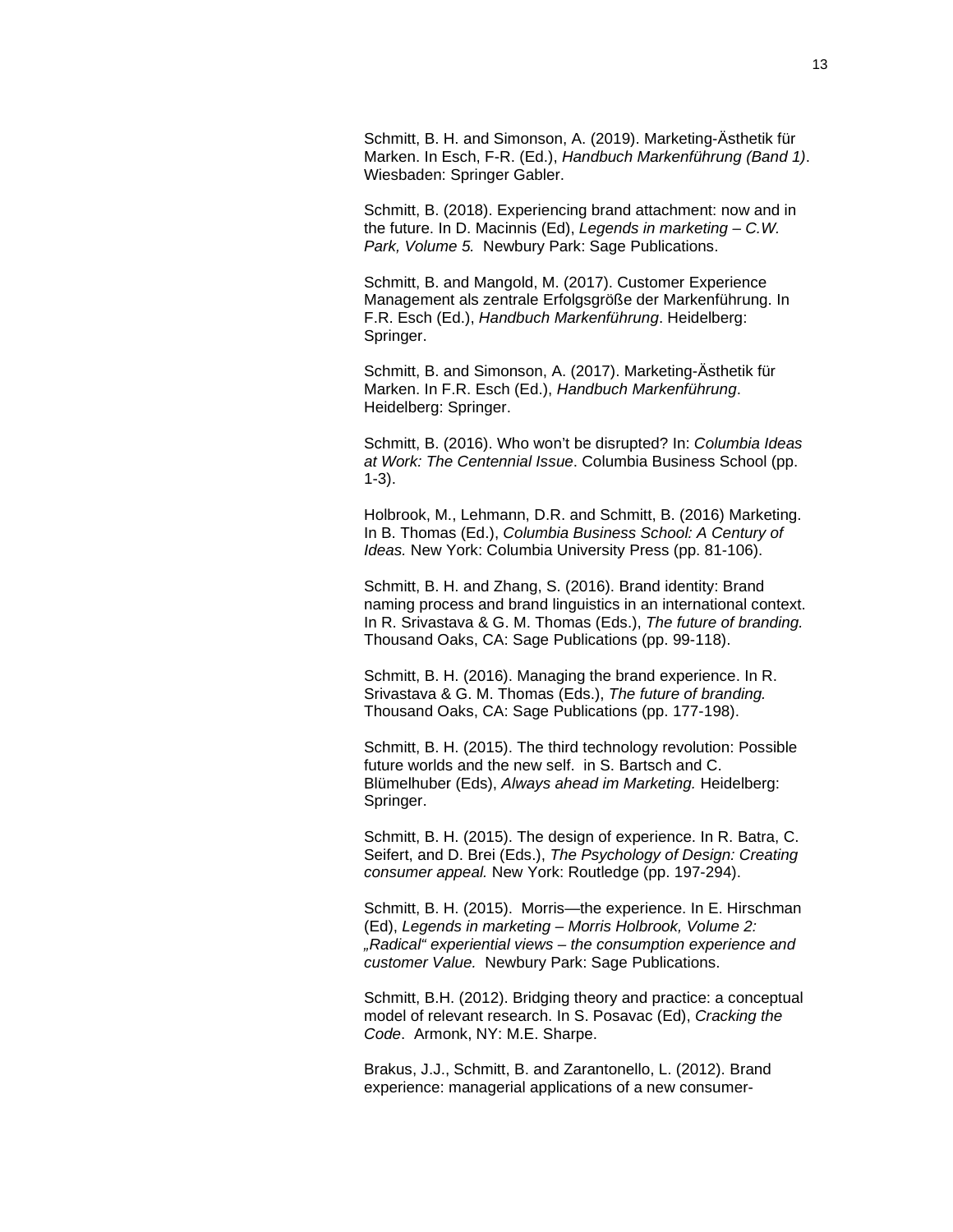psychology concept. In S. Posavac (Ed), *Cracking the Code.* Armonk, NY: M.E. Sharpe.

Schmitt, B. (2010). Managing a customer experience project. In. *Customer experience management: lessons and insights for the cable industry*, Rockville, MD: Access Intelligence, LLC (ISSN # 1069-6644).

Schmitt, B. and Tavassoli, N. (2009) Consumer cognition across cultures. M. Kotabe and K. Helsen (Eds), *The SAGE handbook of international marketing.* Newbury Park, CA: Sage Publications Ltd.

Schmitt, B. (2009). Customer experience management. In M. Bruhn, F.-R. Esch and T. Langner (Eds)., *Handbuch Kommunikation*. Wiesbaden: Gabler.

Cettier, P. and Schmitt, B. (2008). Strategic corporate rebranding. In T.C. Melewar and Elif Karaosmanoglu (Eds), *Corporate marketing communications: a compendium of contemporary thinking on corporate branding, Identity and communications*. Hampshire, UK: Palgrave Macmillan.

Zhang, S. and Schmitt, B. (2006). Phonology and semantics in international marketing: What brand name translations tell us about consumer cognition. In Lowrey, T. (Ed), *Psycholinguistic phenomena in marketing communications*. Englewood Cliffs: Lawrence Erlbaum Associates.

Schmitt, B. (2005). Competitive advantage through customer experience management. In S. S. Kambhammettu (Ed), *Customer experience management. concepts and applications*. Nagarjuna Hills: Le Magnus University Press.

Schmitt, B. H. (2005) From image to experience. In L. Kahle (Ed), *Images and the psychology of marketing communciation*. Englewood Cliffs: Lawrence Erlbaum Associates.

Schmitt, B. H. (2004). Experience with the customer. In Subir Chowdhury (Ed), *Next generation business handbook*. New York: Wiley.

Zhang, S., Schmitt, B.H., and Haley, H. (2003). Language and culture: a new approach to consumer behavior in international marketing research. In S.C. Jain, *State of the art in research in international marketing*. Northampton, MA: Edward Elgar Publishing.

Schmitt, B. H. (2003). Customer experience management: Erfahrungen gestalten und Kundennutzen schaffen. In P. Meyer and A. Meyer (Eds.), *Total Customer Experience Management: Kundennutzen umfassend erlebbar machen!* Munich (Germany): FGM Verlag.

Schmitt, B. (2003). From traditional features-and-benefits marketing to experiential marketing. In S. Jain (Ed.), *Handbook of research in international marketing.* London: Edward Elgar Publishing.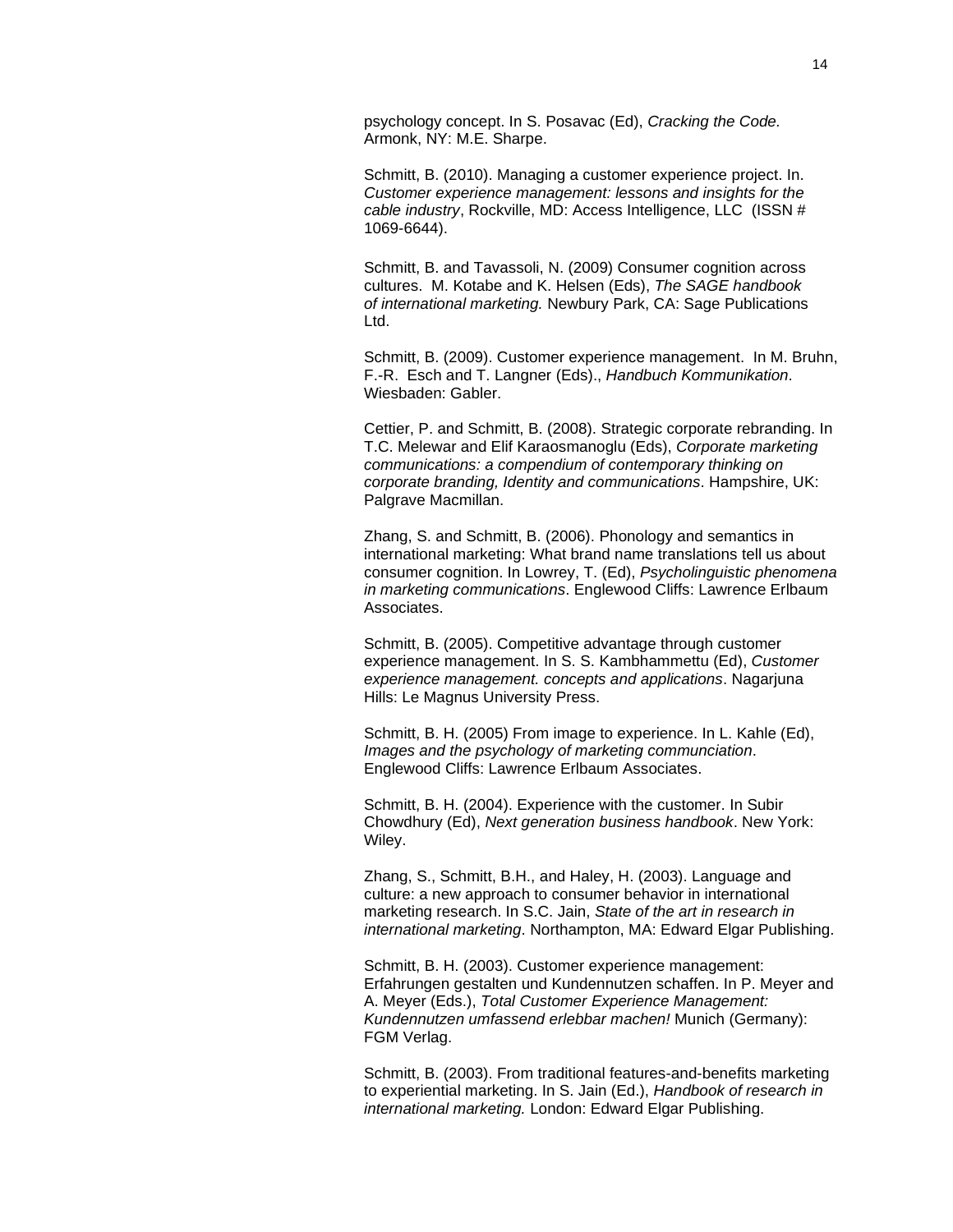Schmitt, B. H. (2001). Branding puts a high value on reputation management. In J. Pickford (Ed.), *Mastering tisk*. London: Pearson Education Limited (the Financial Times Series) (pp. 236-240).

Schmitt, B. H. and Simonson, A. (1999). Marketing-Ästhetik für Marken. In Esch, F-R. (Ed), *Moderne Markenführung*. Wiesbaden: Gabler, 1999.

Schmitt, B.H. Consumer segmentation in China (1999). In Batra, R. (Ed.), *Marketing issues in emerging economies*. Boston: Kluwer (pp. 73-84).

Schmitt, B. and Leclerc, F. (1999). The value of time in the context of waiting and delays. In Holbrook, M. (Ed.), *Consumer value: a framework for analysis and research*. London: Routledge. (pp. 29- 42).

Schmitt, B. H. and Deboeck, G. (1998). Consumer segmentation in China: Identifying differential patterns in consumption preferences with self-organizing maps. In Deboeck, G. and Kohonen, T. (Eds.), *Visual explorations in finance using self-organizing maps*. (pp. 141- 158). New York: Springer Verlag. (Also published in Japanese and Russian.)

Green, L., Lehmann, D. and Schmitt, B. (1996), Time perceptions in service systems: An overview of the TPM framework. Swartz, T., Bowen, D.E., Brown, S. W. (Eds.), *Advances in services marketing and management: Research and Practice*. Greenwich, CT: JAI Press.

Schmitt, B. H. (1994), Advertising and mass communications. In Hampton, J. J. (Ed.), *AMA management handbook*, Section 2, 108- 115.

Hulbert, J. and Schmitt, B. H. (1994), Ethics in marketing. In Levy, S., Frerichs, G. R., and Gordon, H. L. (Eds.), *Marketing manager's handbook*. Chicago, IL: Dartnell, 626-635.

### **CONFERENCES**

Mr. Schmitt has been conference chairs at marketing conferences worldwide and organized sessions at the ACR (Association for Consumer Research) Annual Conferences in the U.S., in Europe and Asia. He has also presented numerous papers at marketing and psychology conferences.

Following is a small, select list of papers included in conference proceedings:

Zarantonello, L., Schmitt, B. and Brakus, J.J. (2007). Development of the brand experience scale. *Advances in Consumer Research.*

Schmitt, B. H. (2005). From image to experience. *Asia Pacific Conference of Society of Consumer Psychology.*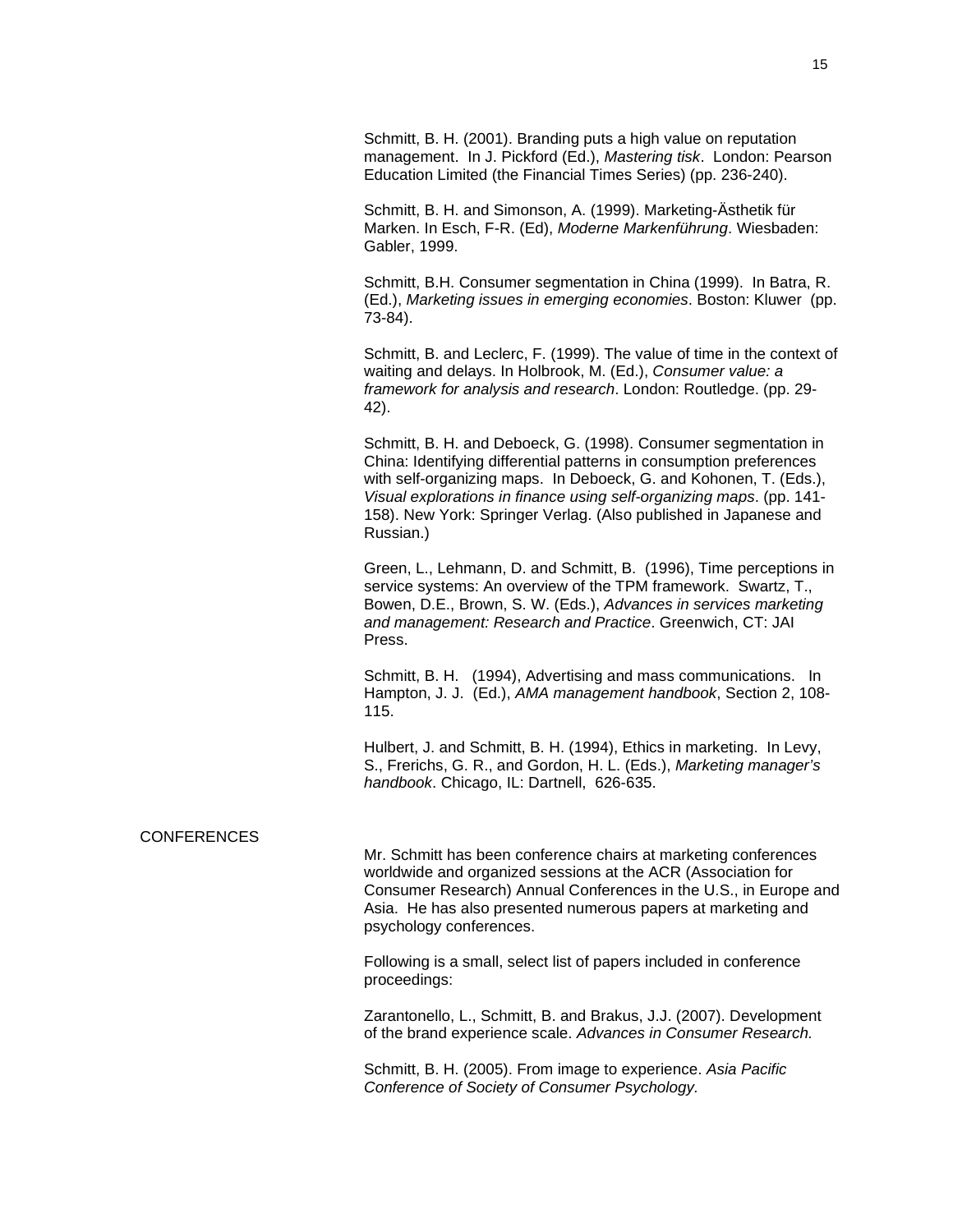Schmitt, B. H. (1994), Corporate and brand identities in the Asia-Pacific Region: Theoretical and applied perspectives. *Asia Pacific Advances in Consumer Research, 1,* 1-3.

Tavassoli, N. T., Goldberg, L. I., Schmitt, B. H., and Holbrook, M. B. (1993), The marketing impact of national identity: German attitudes toward reunification and intentions to purchase Western products. *European Advances in Consumer Research, 1,* 226-232.

Dubé, L., Schmitt, B. H., and Bridges, S. (1992), Categorization research and brand extensions. *Advances in Consumer Research, 19,* 255-259.

Dubé, L., Leclerc, F. and Schmitt, B. H. (1991), Consumer duration estimates of delays at different phases of a service delivery process. *Proceedings of the 6th John-Labatt Marketing Research Seminar*, 1- 16.

Dubé, L. and Schmitt, B. H. (1991), The processing of emotional and cognitive aspects of product usage in satisfaction judgments. *Advances in Consumer Research, 18,* 52-55.

Dubé-Rioux, L., Regan, D. T., and Schmitt, B. H. (1990), The cognitive representation of services varying in concreteness and specificity. *Advances in Consumer Research, 17,* 1990, 861-865.

Dubé-Rioux, L., Schmitt, B. H. and Leclerc, F. (1989), Consumers' reactions to waiting: When delays affect the perception of service quality. *Advances in Consumer Research, 16*, 59-63.

Leclerc, F., Schmitt, B. H. and Dubé-Rioux, L. (1989), Brand name *à la française*? *Ouie* but only for the right product. *Advances in Consumer Research, 16*, 253-257.

Dubé-Rioux, L., Schmitt, B. H. and Leclerc, F. (1989), Delays in service encounters as sources of customer dissatisfaction. *Journal of Consumer Satisfaction, Dissatisfaction and Complaining Behavior, 2*, 75-78.

# **CASE STUDIES**

Mr. Schmitt has authored and co-authored cases on Samsung, SAP, Yuhan-Kimberly, Seoul Philharmonic Orchestra (co-authored with Hun-Joon Park), Mary Kay China, Absolut, Cathay Pacific Airways and other companies.

### **KEYNOTE SPEAKING AND CONSULTING**

Mr. Schmitt has given keynote speeches and workshops on his work and consulted for companies around the world. His clients have included the Absolut Company, Ahold, American Express, American Home Products, Amore Pacific, Asatsu-DK, Audi, Avon, Cathay Pacific, Chubb Corporation, Clarica Life Insurance, Deutsche Bank, Eli Lilly, Electronic Arts, Ericsson, Estee Lauder, Ferragamo, Ford Motor Co., Fujifilm, Gabelli Funds, Genesys, Glaxo Wellcome, Hanjin, Hearst Corporation, Henkel, Hilton Hotels, HP, HSBC, IBM, Intel, Kimberly-Clark, Landor, LVMH, McKinsey & Co., M&M Mars, Motorola, Novartis,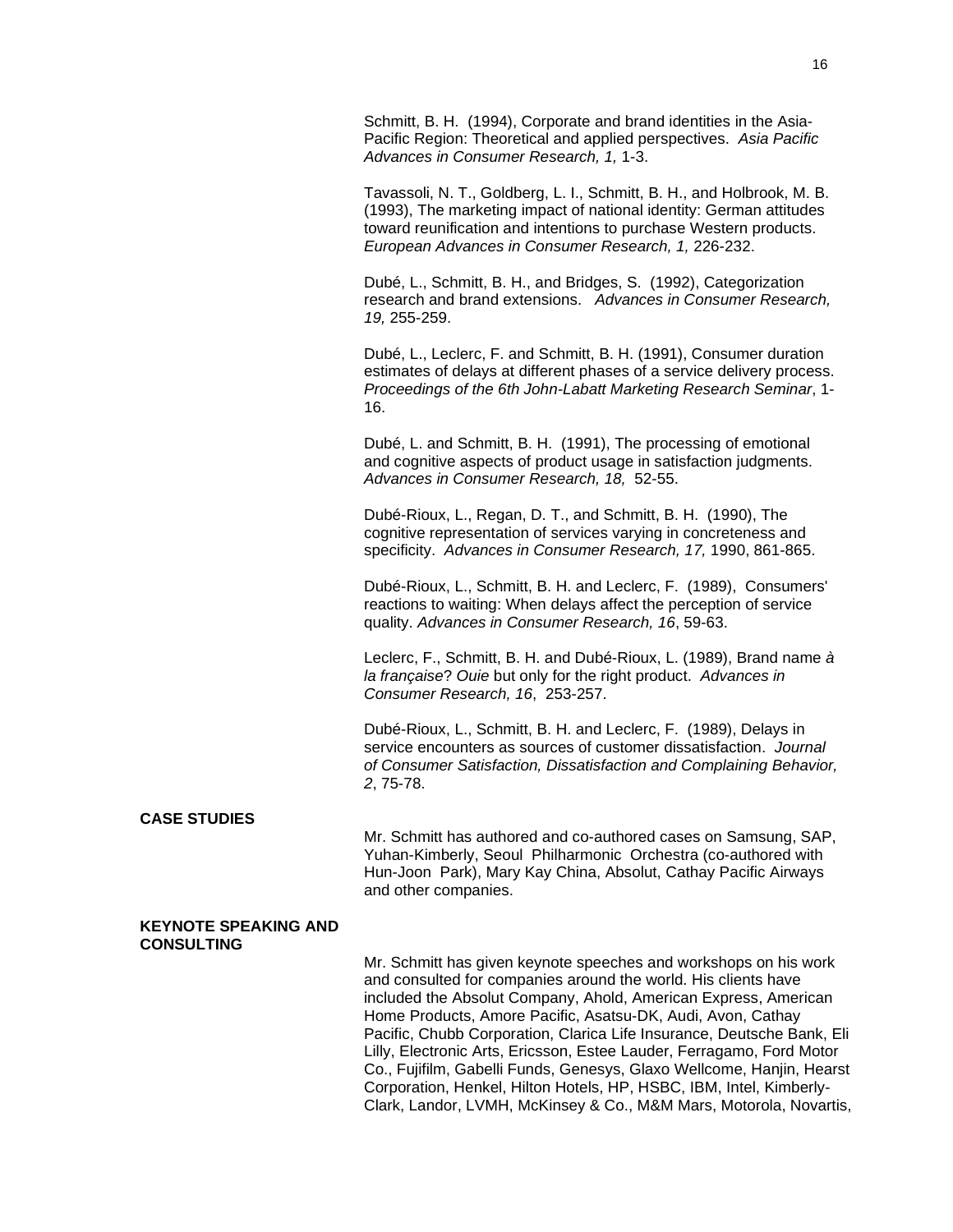Ogilvy & Mather, Pacific Corp., Pernod-Ricard, Philip Morris, Pfizer, Porter Novelli, Porsche, Procter and Gamble, R. R. Donnelly, Research in Motion/Blackberry, Samsung, SAP, Seagram, Sephora, Siemens, Singapore Airlines, Sony, Sunstar, Tata Industries, Telefonica, Teleperformance, 24/7 Media, Unilever, UNICEF, Visa, Vodafone, Vogue Magazine, Volkswagen, Volvo and Wheelock (among others).

He has served on the Marketing Boards of Volkswagen AG, Samsung Electronics USA and Schmidt & Kaiser. He is CEO of The EX Group, a small experience consulting firm.

# **SELECT MEDIA COVERAGE**

Mr. Schmitt's research and activities have been covered in

- The Harvard Business Review
- The Economist
- The Financial Times
- The Asian Wall Street Journal
- The New York Times
- The Washington Post
- The International Herald Tribune
- Die Zeit
- Frankfurter Allgemeine Zeitung
- Fokus Money
- **The Straits Times**
- The South China Morning Post
- AdAge
- Adweek

and in numerous other international newspapers and magazines.

Multi-page articles, featuring him and his work, have been published in media in Argentina, Germany, Japan, South Korea, Spain and Turkey (among others). He has also written short articles on various topics for print and online publications and contributed op-ed pieces on business issues to

- New York Times
- Asian Wall Street Journal
- Financial Times

He has been featured on CNN"s *Business Unusual*, Arirang's *Heart to Heart* show and Comedy Central's *Daily News Show with Jon Stewart*

He appeared on TV channels and online programs, including

- CNN
- BBC
- CBS Evening News
- Channel News Asia
- Wall Street Journal TV
- CNBC